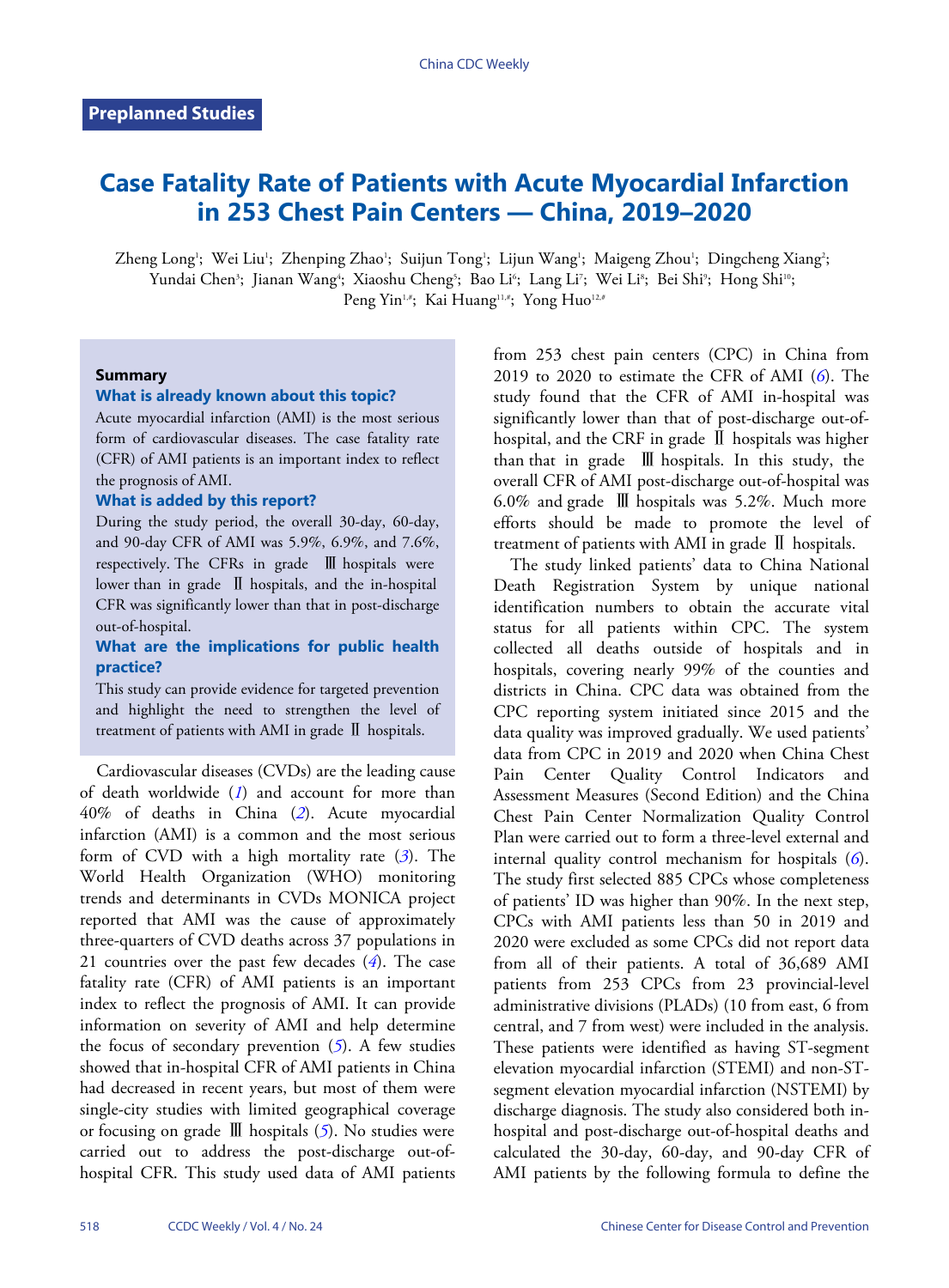proportion of patients who died within 30 days, 60 days, and 90 days in all AMI patients admitted to CPCs:

30-day/60-day/90-day CFR = the number of deaths occurring within 30/60/90 days from date of admission to date of death/the number of all AMI patients in CPC

In-hospital death and post-discharge out-of-hospital death were defined according to death's place in the death certificate. Categorical variables were presented as counts (%). The 30-day, 60-day, and 90-day CFRs of AMI were also calculated in different age groups, sex, AMI types, risk factors, comorbidities and hospital levels. SAS software package (version 9.4; SAS Institute, Inc. Cary, NC, USA) was used for all statistical analyses.

This study included 36,689 patients with AMI, 74.0% were males, 91.4% were older than 45 years, 64.5% were STEMI, and 35.5% were NSTEMI; many AMI patients presented comorbidities, including 2,354  $(6.4\%)$  with stroke,  $847$   $(2.3\%)$  with chronic obstructive pulmonary disease (COPD), 249 (0.7%) with cancer, and 6,785 (18.5%) with diabetes mellitus. Overall, 11,638 (31.7%) were from grade Ⅱ hospitals and  $25,051$  (68.3%) were from grade  $\mathbb{I}$  hospitals ([Table 1](#page-1-0)).

AMI patients' overall 30-day, 60-day, and 90-day CFRs were 5.9%, 6.9%, and 7.6%, respectively. The CFR increased with age and was higher in females than in males. The 30-day CFR of STEMI was 6.6%, higher than NSTEMI (4.7%). Patients with cancer had the highest CFR on different days. Compared with the grade Ⅱ hospitals, the CFR [of AMI](#page-2-0) patients in grade Ⅲ hospitals was much lower [\(Table 2\)](#page-2-0).

For post-discharge out-of-hospital deaths, the overall CFR was 6.0%, higher in grade  $\mathbb{I}$  hospitals (7.8%) than in grade  $\parallel$  hospitals (5.2%), and the 30-day, 60-day, and 90-day CFRs of all AMI patients in grade Ⅲ hospitals were 2.5%, 3.1%, and 3.6%, respectively, which were lower than grade  $\parallel$  [hospital](#page-3-6)s (3.7%, 4.7%, and 5.5%, respectively) ([Figure 1A\)](#page-3-6). For inhospital deaths, the overall CFR was 4.0% higher in grade  $\mathbb I$  hospitals (4.1%) than in grade  $\mathbb I$  hospitals (3.9%), and the 7-day, 14-day, and 21-day CFRs were 2.3%, 2.6%, and 2.8%, respectively, which were also lower than gr[ade](#page-3-6)  $\mathbb{I}$  hospitals (2.7%, 3.1%, and 3.2%, respectively) ([Figure 1B\)](#page-3-6).

## **DISCUSSION**

This study provided the most recent estimates of

<span id="page-1-0"></span>

| TABLE 1. Baseline Characteristics of 36.689 acute          |  |  |  |
|------------------------------------------------------------|--|--|--|
| myocardial infarction patients from 253 chest pain centers |  |  |  |
| in China. 2019–2020.                                       |  |  |  |

| Variable              | N      | Proportion (%) |
|-----------------------|--------|----------------|
| Total                 | 36,689 | 100.0          |
| Year                  |        |                |
| 2019                  | 10,272 | 28.0           |
| 2020                  | 26,417 | 72.0           |
| Age group (years)     |        |                |
| $<$ 45                | 3,164  | 8.6            |
| $45 - 65$             | 16,794 | 45.8           |
| >65                   | 16,731 | 45.6           |
| Sex                   |        |                |
| Male                  | 27,136 | 74.0           |
| Female                | 9,553  | 26.0           |
| Type of MI            |        |                |
| <b>STEMI</b>          | 23,672 | 64.5           |
| <b>NSTEMI</b>         | 13,017 | 35.5           |
| <b>Risk factors</b>   |        |                |
| Hypertension          | 17,737 | 48.3           |
| Hyperlipidemia        | 8,258  | 22.5           |
| Current smoking       | 13,285 | 36.2           |
| Obesity               | 2,588  | 7.1            |
| Family history of CVD | 926    | 2.5            |
| Comorbidity           |        |                |
| <b>Stroke</b>         | 2,354  | 6.4            |
| <b>COPD</b>           | 847    | 2.3            |
| Cancer                | 249    | 0.7            |
| Diabetes mellitus     | 6,785  | 18.5           |
| Hospital level        |        |                |
| Grade II              | 11,638 | 31.7           |
| Grade III             | 25,051 | 68.3           |

Notes: Grade II hospitals are generally affiliated with medium size cities, counties, or districts and contain 100–500 beds. Grade III hospitals are generally located in major cities with more than 500 beds and offer the highest-quality care.

Abbreviations: MI=myocardial infarction; STEMI=ST-segmentelevation myocardial infarction; NSTEMI=non-ST-segmentelevation myocardial infarction; CVD=cardiovascular disease; COPD=chronic obstructive pulmonary disease.

CFR of AMI patients from CPCs in China from 2019 to 2020. First, the 30-day, 60-day, and 90-day CFR of all AMI patients were 5.9%, 6.9%, and 7.6%, respectively, 65% of the patients were STEMI patients and the CFR of STEMI patients were higher compared to that of NSTEMI patients. STE[M](#page-3-7)I patients were more likely to have comorbidities (*[7](#page-3-7)*) and NSTEMI patients lacked typical electrocardiogram changes, had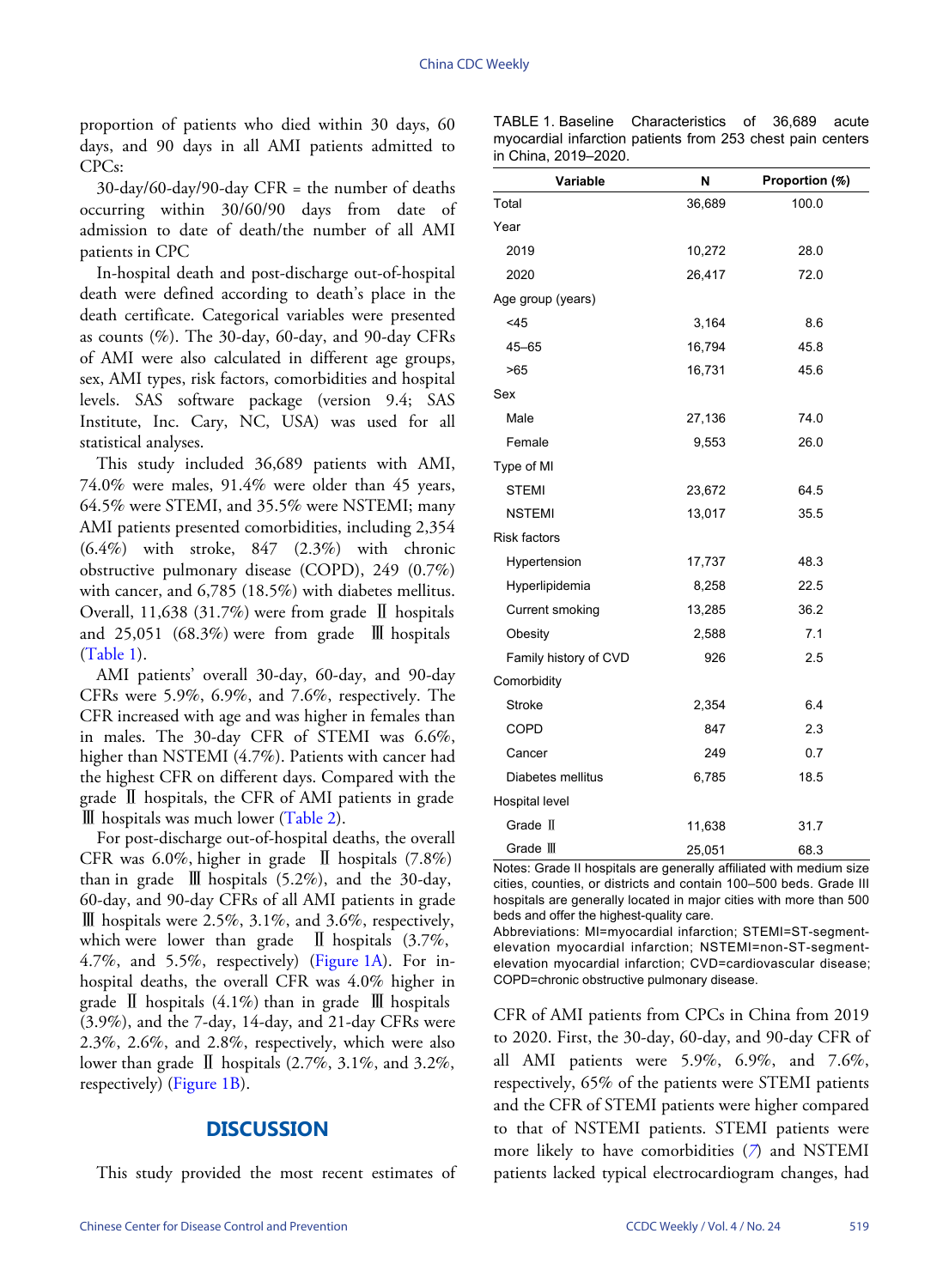<span id="page-2-0"></span>

| TABLE 2. Case fatality rate of patients with acute        |  |  |  |  |
|-----------------------------------------------------------|--|--|--|--|
| myocardial infarction in 253 chest pain centers in China, |  |  |  |  |
| 2019–2020.                                                |  |  |  |  |

|                        | Case fatality rate (%) |        |        |  |  |  |
|------------------------|------------------------|--------|--------|--|--|--|
| Variable               | 30-day                 | 60-day | 90-day |  |  |  |
| Total                  | 5.9                    | 6.9    | 7.6    |  |  |  |
| Year                   |                        |        |        |  |  |  |
| 2019                   | 4.6                    | 5.8    | 6.7    |  |  |  |
| 2020                   | 6.4                    | 7.4    | 7.8    |  |  |  |
| Age group (years)      |                        |        |        |  |  |  |
| <45                    | 1.9                    | 2.1    | 2.2    |  |  |  |
| $45 - 65$              | 3.1                    | 3.5    | 3.9    |  |  |  |
| >65                    | 9.6                    | 11.2   | 12.4   |  |  |  |
| Sex                    |                        |        |        |  |  |  |
| Male                   | 4.7                    | 5.5    | 6.1    |  |  |  |
| Female                 | 9.4                    | 10.9   | 12.0   |  |  |  |
| Type of MI             |                        |        |        |  |  |  |
| <b>STEMI</b>           | 6.6                    | 7.6    | 8.2    |  |  |  |
| <b>NSTEMI</b>          | 4.7                    | 5.8    | 6.6    |  |  |  |
| <b>Risk factors</b>    |                        |        |        |  |  |  |
| Hypertension           | 5.8                    | 6.9    | 7.6    |  |  |  |
| Hyperlipidemia         | 3.5                    | 4.3    | 4.8    |  |  |  |
| <b>Current smoking</b> | 3.5                    | 4.1    | 4.6    |  |  |  |
| Obesity                | 5.3                    | 6.1    | 6.8    |  |  |  |
| Family history of CVD  | 4.8                    | 6.0    | 6.7    |  |  |  |
| Comorbidity            |                        |        |        |  |  |  |
| <b>Stroke</b>          | 8.4                    | 10.2   | 11.6   |  |  |  |
| <b>COPD</b>            | 8.1                    | 10.4   | 12.5   |  |  |  |
| Cancer                 | 13.7                   | 16.9   | 18.5   |  |  |  |
| Diabetes mellitus      | 6.7                    | 7.9    | 8.6    |  |  |  |
| Hospital level         |                        |        |        |  |  |  |
| Grade II               | 7.0                    | 8.2    | 9.2    |  |  |  |
| Grade III              | 5.4                    | 6.3    | 6.9    |  |  |  |

Notes: Grade II hospitals are generally affiliated with medium size cities, counties, or districts and contain 100–500 beds. Grade III hospitals are generally located in major cities with more than 500 beds and offer the highest-quality care.

Abbreviations: MI=myocardial infarction; STEMI=ST-segmentelevation myocardial infarction; NSTEMI=non-ST-segmentelevation myocardial infarction; CVD=cardiovascular disease; COPD=chronic obstructive pulmonary disease.

a lower incidence of alarm symptoms of arrhythmia and resting chest pain, and had lower levels of blood myocardial necrosis markers, which may lead [t](#page-3-8)o clinical misdiagnosis and delayed treatment (*[8](#page-3-8)*). Second, the CFR of AMI in grade  $\mathbb I$  hospitals was higher than that in grade Ⅲ hospitals, which may be related to better facilities and healthcare level of grade Ⅲ hospitals.

Compared with previous studies (*[5](#page-3-4)*), the 30-day, 60-day, and 90-day CFRs of all AMI patients in this study were lower, which may be due to the continuous improvement of the treatment of AMI and the extensive national healthy lifestyle campaign. In addition, based on the primary purpose of "rapid diagnosis, timely treatment, reducing death, and avoiding waste," CPCs have been gradually established in China since 2014, playing an essential first aid role. Our results also showed that three-quarters of all AMIs occurred in males. It can be explained by the fact that men are more likely to be exposed to various AMI risk factors such as smoking, alcohol abuse, unbalanced diet, and air pollution than women (*[9](#page-3-9)*). Although there were more male patients, the CFR was much lower in men than in women. The reason may be that female patients were older than male patients, the risk of concomitant disease was higher, and the use of secondary prophylaxis drugs was significantly lower than that of males (*[10](#page-3-10)*).

The findings of this study should be interpreted in view of several limitations. First, we only have two years of data and cannot analyze the trends of the CFR of AMI. Therefore, this study mainly describes the current situation. Second, we may underestimate the number of deaths of AMI patients due to the underreporting in the national death registration system. The vast majority of CPCs in this study were from eastern and central PLADs, where the completeness of death registration is high and potential under-reporting from western PLADs may not have a major impact on the results. Third, we only included patients from CPC and those patients who died out-of-hospital prior to hospital admission were not covered in our study. More data from the emergency care system will be needed to address this issue. Finally, the generalization of the results is limited because the data were from hospitals with certified CPC.

Conflicts of interest: No conflicts of interest.

Funding: National Natural Science Foundation of China: 92046020.

#### doi: [10.46234/ccdcw2022.026](https://doi.org/10.46234/ccdcw2022.026)

# Corresponding authors: Peng Yin, yinpeng@ncncd.chinacdc.cn; Kai Huang, huangkai1@yahoo.com; Yong Huo, huoyong@vip.126.com.

<sup>&</sup>lt;sup>1</sup> National Center for Chronic and Non-communicable Disease Control and Prevention, Chinese Center for Disease Control and Prevention, Beijing, China; <sup>2</sup> Department of Cardiology, General Hospital of the PLA Southern Theater Command, Guangzhou City, Guangdong Province, China; <sup>3</sup> Department of Cardiology, Chinese PLA General Hospital, Beijing, China; <sup>4</sup> Department of Cardiology, the Second Affiliated Hospital Zhejiang University School of Medicine,